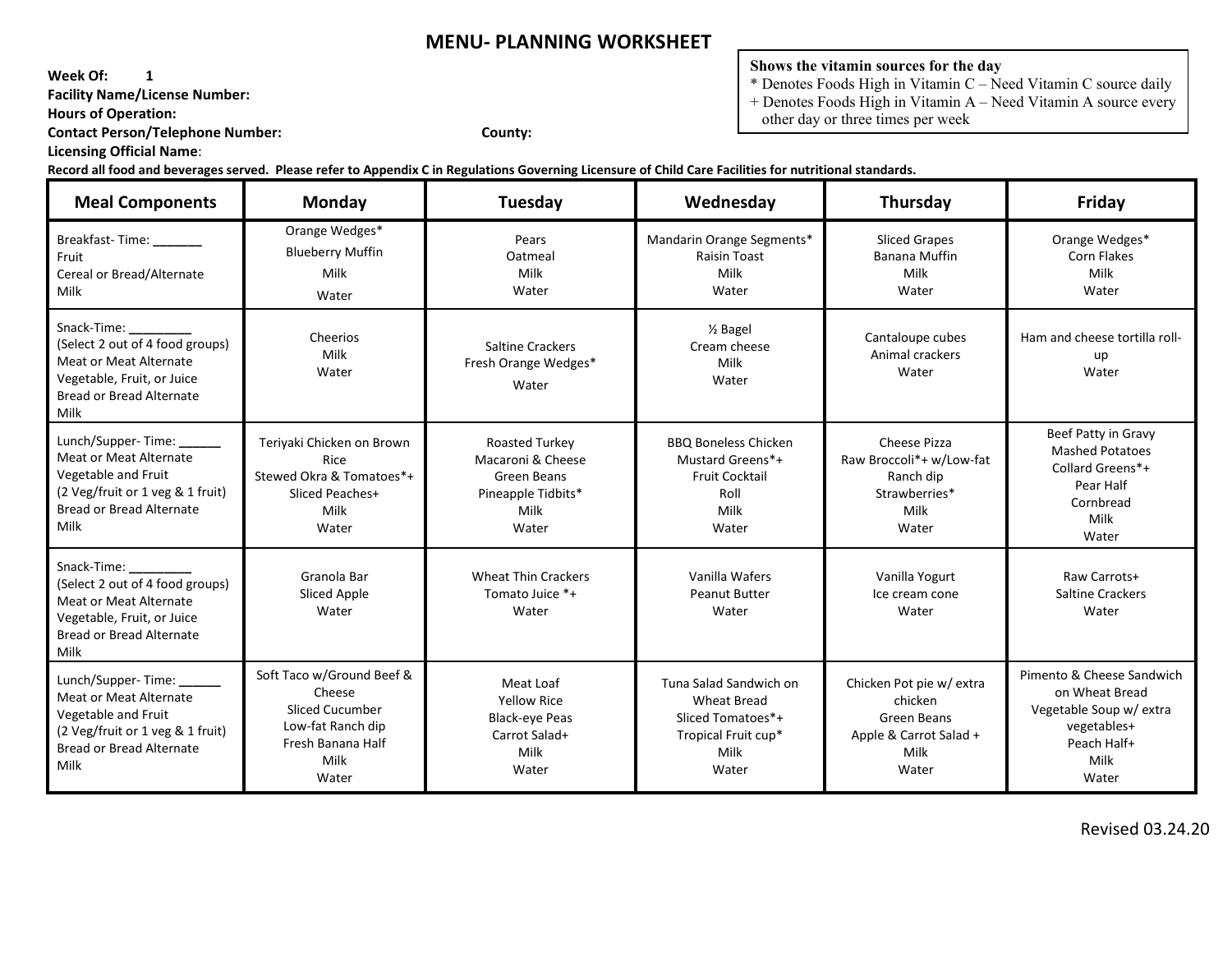**Week Of: 2**

 **Facility Name/License Number:** 

 **Hours of Operation:** 

 **Contact Person/Telephone Number: County:**

 **Licensing Official Name**:

**Shows the vitamin sources for the day**

 $*$  Denotes Foods High in Vitamin C – Need Vitamin C source daily + Denotes Foods High in Vitamin A – Need Vitamin A source every

other day or three times per week

| <b>Meal Components</b>                                                                                                                                    | Monday                                                                                                        | Tuesday                                                                                           | Wednesday                                                                                                       | Thursday                                                                                        | Friday                                                                                                      |
|-----------------------------------------------------------------------------------------------------------------------------------------------------------|---------------------------------------------------------------------------------------------------------------|---------------------------------------------------------------------------------------------------|-----------------------------------------------------------------------------------------------------------------|-------------------------------------------------------------------------------------------------|-------------------------------------------------------------------------------------------------------------|
| Breakfast-Time: _______<br>Fruit<br>Cereal or Bread/Alternate<br>Milk                                                                                     | Pineapple Tidbits*<br>Cinnamon Toast<br>Milk<br>Water                                                         | Grapefruit Segments*<br><b>Buttered Grits</b><br>Milk<br>Water                                    | Sliced Kiwi*<br><b>Blueberry Muffin</b><br>Milk<br>Water                                                        | <b>Sliced Grapes</b><br><b>Biscuit with Ham</b><br>Milk<br>Water                                | Orange Wedges*<br><b>Buttered toast</b><br>Fruit Spread of choice<br>Milk<br>Water                          |
| Snack-Time:<br>(Select 2 out of 4 food groups)<br><b>Meat or Meat Alternate</b><br>Vegetable, Fruit, or Juice<br><b>Bread or Bread Alternate</b><br>Milk  | Bran muffin<br>Milk<br>Water                                                                                  | <b>Trail Mix</b><br>Cubed Cantaloupe*+<br>Water                                                   | Cauliflower*<br>Low fat Ranch Dip<br>Veggie Crackers<br>Water                                                   | Cheerios<br>Milk                                                                                | Crackers<br>Sliced Apple Wedges<br>Water                                                                    |
| Lunch/Supper-Time:<br><b>Meat or Meat Alternate</b><br>Vegetable and Fruit<br>(2 Veg/fruit or 1 veg & 1 fruit)<br><b>Bread or Bread Alternate</b><br>Milk | Meat Sauce over Wheat<br>Spaghetti<br>Green Leaf lettuce+<br>Low fat dressing<br>Pear Chunks<br>Milk<br>Water | Chicken Stir Fry w/Broccoli*+<br><b>Brown Rice</b><br>Mandarin Orange Segments*+<br>Milk<br>Water | Grilled Cheese on Wheat<br>Bread<br>Vegetable Soup w/ extra<br>vegetables<br>Peach Slices +<br>Milk<br>Water    | <b>Baked Chicken Tenders</b><br>Whole Kernel Corn<br>Brussel Sprouts*+<br>Roll<br>Milk<br>Water | <b>Baked Ham</b><br>Lima Beans<br>Turnip Greens*+<br>Cornbread<br>Milk<br>Water                             |
| Snack-Time:<br>(Select 2 out of 4 food groups)<br><b>Meat or Meat Alternate</b><br>Vegetable, Fruit, or Juice<br><b>Bread or Bread Alternate</b><br>Milk  | Sliced Apple<br>Cheese nips<br>Water                                                                          | <b>Graham Crackers</b><br>Strawberry yogurt<br>Water                                              | Vanilla Wafers<br>Banana half<br>Water                                                                          | <b>Cottage Cheese</b><br>Peaches+<br>Water                                                      | Animal crackers<br>Grape Juice                                                                              |
| Lunch/Supper-Time:<br>Meat or Meat Alternate<br>Vegetable and Fruit<br>(2 Veg/fruit or 1 veg & 1 fruit)<br><b>Bread or Bread Alternate</b><br>Milk        | <b>Baked chicken</b><br>Cabbage Slaw*<br>Banana Pudding w/ Bananas<br>& Vanilla Wafers<br>Milk<br>Water       | Sloppy Joe on Wheat Bun<br>Cooked Carrots+<br>Tropical Fruit Blend*<br>Milk<br>Water              | <b>Boneless Pork Chop</b><br>1/ <sub>2</sub> Baked Sweet Potato* +<br>Green Beans<br>Cornbread<br>Milk<br>Water | Beef Stew w/Potatoes+<br>Peas and Carrots+<br>Crackers<br>Milk<br>Water                         | Roast beef Sandwich on<br><b>Wheat Bread</b><br>Sliced tomatoes*+<br><b>Fruit Cocktail</b><br>Milk<br>Water |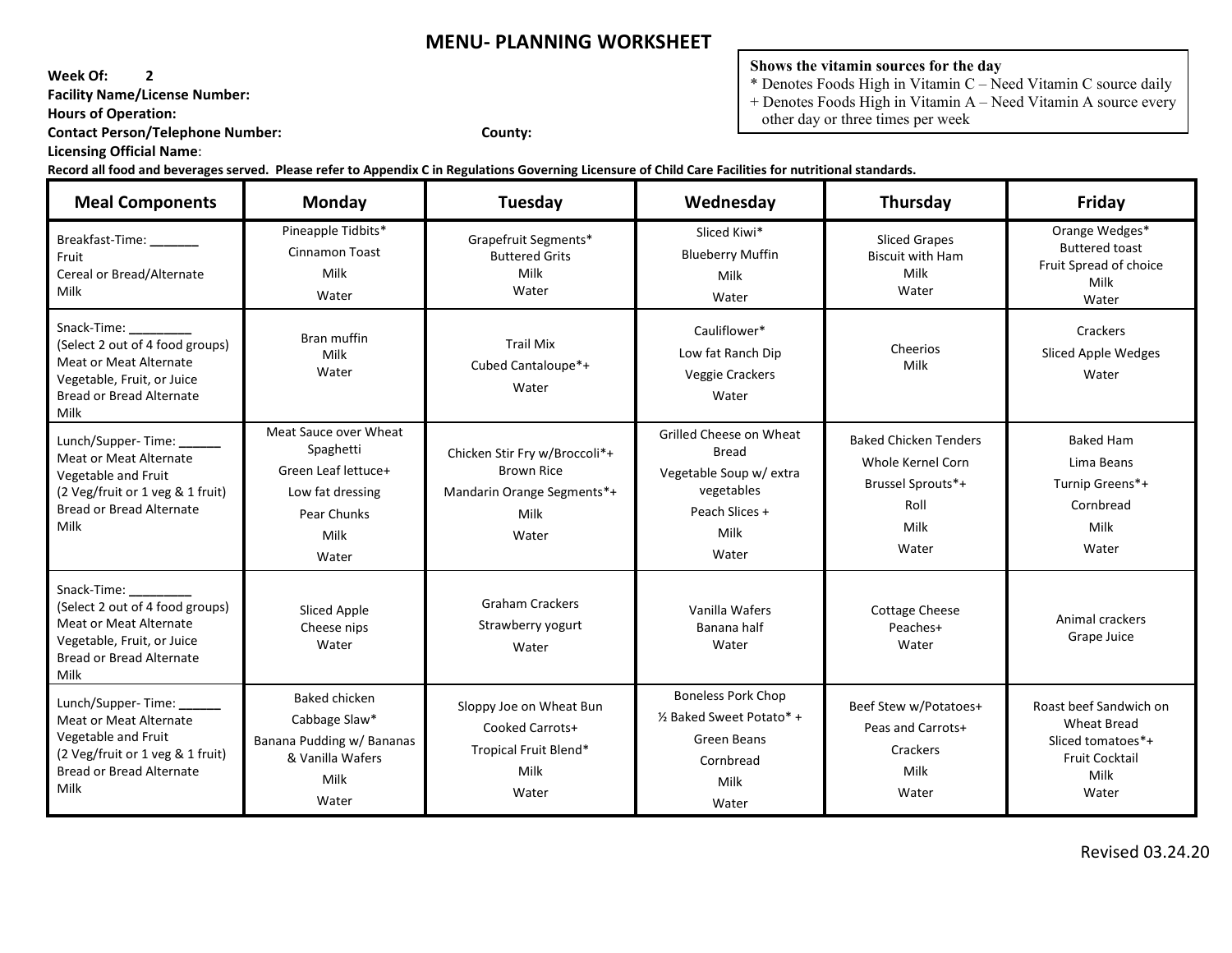**Week Of: 3**

 **Facility Name/License Number:** 

 **Hours of Operation:** 

 **Contact Person/Telephone Number: County:**

 **Licensing Official Name**:

**Shows the vitamin sources for the day**

 $*$  Denotes Foods High in Vitamin C – Need Vitamin C source daily

+ Denotes Foods High in Vitamin A – Need Vitamin A source every

other day or three times per week

| <b>Meal Components</b>                                                                                                                                   | <b>Monday</b>                                                                                              | Tuesday                                                                                                               | Wednesday                                                                                          | <b>Thursday</b>                                                                             | Friday                                                                                                 |
|----------------------------------------------------------------------------------------------------------------------------------------------------------|------------------------------------------------------------------------------------------------------------|-----------------------------------------------------------------------------------------------------------------------|----------------------------------------------------------------------------------------------------|---------------------------------------------------------------------------------------------|--------------------------------------------------------------------------------------------------------|
| Breakfast-Time: ______<br>Fruit<br>Cereal or Bread/Alternate<br>Milk                                                                                     | Orange Wedges*<br>Oatmeal with brown sugar<br>Milk<br>Water                                                | Sliced Strawberries*<br>Kix cereal<br>Milk<br>Water                                                                   | <b>Sliced Grapes</b><br>Waffle w/ Powdered sugar<br>Milk<br>Water                                  | Apple wedge<br><b>Strawberry Muffin</b><br>Milk<br>Water                                    | Grapefruit segments*<br>Cheese toast<br>Milk<br>Water                                                  |
| Snack-Time:<br>(Select 2 out of 4 food groups)<br><b>Meat or Meat Alternate</b><br>Vegetable, Fruit, or Juice<br><b>Bread or Bread Alternate</b><br>Milk | 1/2 English Muffin<br>Fruit Spread of choice<br>Applesauce<br>Water                                        | <b>Banana Bread</b><br>Milk                                                                                           | Peanut butter<br><b>Ritz Crackers</b><br>Water                                                     | Cantaloupe*+ cubes<br>Cheez-Its<br>Water                                                    | Granola Bar<br>Milk                                                                                    |
| Lunch/Supper-Time:<br><b>Meat or Meat Alternate</b><br>Vegetable and Fruit<br>(2 Veg/fruit or 1 veg & 1 fruit)<br>Bread or Bread Alternate<br>Milk       | <b>Baked boneless Pork Chop</b><br>Yellow rice<br>Mixed vegetables+<br>Pineapple tidbits*<br>Milk<br>Water | Turkey Sandwich on<br>Wheat bread<br>Grape Tomatoes*+ (cut in half)<br>Diced Peaches+<br>Milk<br>Water                | Lasagna<br>Green Leaf lettuce salad+<br>Low fat dressing<br>Tropical Fruit Blend*<br>Milk<br>Water | Cheese Pizza<br>Raw Broccoli* w/Low-fat<br>Ranch dip<br><b>Mixed Fruit</b><br>Milk<br>Water | Hamburger on Whole Wheat<br>bun<br>Roasted Sweet Potatoes*+<br>Pear Half<br>Milk<br>Water              |
| Snack-Time:<br>(Select 2 out of 4 food groups)<br><b>Meat or Meat Alternate</b><br>Vegetable, Fruit, or Juice<br><b>Bread or Bread Alternate</b><br>Milk | Graham crackers<br>Milk                                                                                    | Trail mix<br>Orange Juice*                                                                                            | Cheerios<br>Milk                                                                                   | <b>Strawberry Yogurt</b><br>Ice cream cone<br>Water                                         | $\frac{1}{2}$ Banana<br><b>Rice Cake</b><br>Water                                                      |
| Lunch/Supper-Time:<br><b>Meat or Meat Alternate</b><br>Vegetable and Fruit<br>(2 Veg/fruit or 1 veg & 1 fruit)<br>Bread or Bread Alternate<br>Milk       | Sloppy Joe on Bun<br>Coleslaw*<br>Pear Half<br>Milk<br>Water                                               | Scrambled Eggs+ & cheese<br>Sliced Red peppers*+<br><b>Fruit Cocktail</b><br><b>Buttered Biscuit</b><br>Milk<br>Water | Chicken salad on croissant<br>Cucumber and tomato salad<br>Banana Half<br>Milk<br>Water            | <b>Black-eyed Peas</b><br>Cooked carrots+<br>Peach Half+<br>Brown rice<br>Milk<br>Water     | Grilled cheese Sandwich<br>on Wheat Bread<br><b>Baked tater tots</b><br>Orange Slice*<br>Milk<br>Water |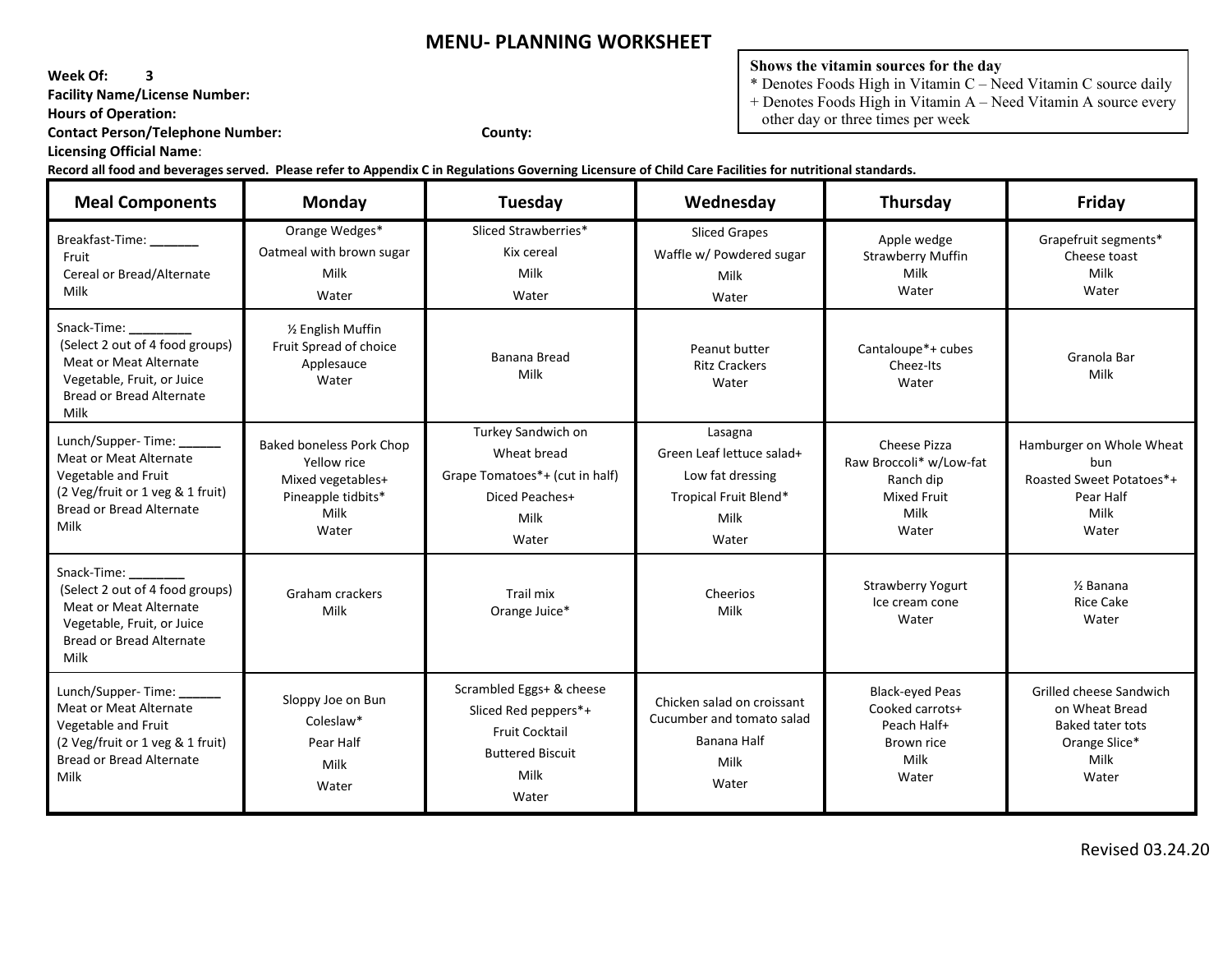**Week Of: 4**

 **Facility Name/License Number:** 

 **Hours of Operation:** 

 **Contact Person/Telephone Number: County:**

 **Licensing Official Name**:

#### **Shows the vitamin sources for the day**

 $*$  Denotes Foods High in Vitamin C – Need Vitamin C source daily

+ Denotes Foods High in Vitamin A – Need Vitamin A source every

other day or three times per week

| <b>Meal Components</b>                                                                                                                                    | Monday                                                                                                 | Tuesday                                                                                                                   | Wednesday                                                                                                        | Thursday                                                                                    | Friday                                                                                       |
|-----------------------------------------------------------------------------------------------------------------------------------------------------------|--------------------------------------------------------------------------------------------------------|---------------------------------------------------------------------------------------------------------------------------|------------------------------------------------------------------------------------------------------------------|---------------------------------------------------------------------------------------------|----------------------------------------------------------------------------------------------|
| Breakfast-Time:<br>Fruit<br>Cereal or Bread/Alternate<br>Milk                                                                                             | Orange Wedges*<br>Cheese grits<br>Milk<br>Water                                                        | $%$ banana<br><b>Rice Krispies</b><br>Milk<br>Water                                                                       | Pineapple Tidbits*<br><b>Raisin Toast</b><br>Milk<br>Water                                                       | <b>Apple Slices</b><br><b>Oatmeal Muffin</b><br>Milk<br>Water                               | Orange Wedges*<br>1/2 Bagel w/ Fruit Spread<br>Milk<br>Water                                 |
| Snack-Time:<br>(Select 2 out of 4 food groups)<br>Meat or Meat Alternate<br>Vegetable, Fruit, or Juice<br>Bread or Bread Alternate<br>Milk                | Graham Cracker<br><b>Peanut Butter</b><br>Water                                                        | <b>Saltine Crackers</b><br>Fresh Orange Wedges*<br>Water                                                                  | 1/2 English Muffin<br>Cream cheese<br>Milk<br>Water                                                              | Granola Bar<br>$\frac{1}{2}$ banana<br>Water                                                | Ham and cheese tortilla roll-<br>up<br>Water                                                 |
| Lunch/Supper-Time: ______<br><b>Meat or Meat Alternate</b><br>Vegetable and Fruit<br>(2 Veg/fruit or 1 veg & 1 fruit)<br>Bread or Bread Alternate<br>Milk | Spaghetti with Meat sauce<br>Green Beans<br>Sliced Peaches+<br>Milk<br>Water                           | Red beans and Ham<br><b>Brown Rice</b><br>Cooked Carrots+<br>Baked Apples w/ cinnamon and<br>Brown sugar<br>Milk<br>Water | Soft Taco w/ Ground Beef<br>Chopped Green Leaf Lettuce<br>and tomatoes*+<br>Pear Half<br>Milk<br>Water           | Stir-Fry Chicken w/<br>Broccoli*+ & Carrots+<br>Mandarin Oranges*+<br>Rice<br>Milk<br>Water | Mac n Cheese<br>Cabbage*<br>Peach Half+<br>Cornbread muffin<br>Milk<br>Water                 |
| Snack-Time:<br>(Select 2 out of 4 food groups)<br>Meat or Meat Alternate<br>Vegetable, Fruit, or Juice<br><b>Bread or Bread Alternate</b><br>Milk         | <b>Ritz Crackers</b><br>Cucumber slices<br>Low fat Ranch dressing dip<br>Water                         | <b>Wheat Thin Crackers</b><br>Tomato Juice *+<br>Water                                                                    | Strawberry Go-gurt<br>Goldfish<br>Water                                                                          | Vanilla Wafer<br>Milk                                                                       | Cheddar Cheese cubes<br><b>Saltine Crackers</b><br>Water                                     |
| Lunch/Supper-Time:<br>Meat or Meat Alternate<br>Vegetable and Fruit<br>(2 Veg/fruit or 1 veg & 1 fruit)<br>Bread or Bread Alternate<br>Milk               | Grilled chicken breast on<br>Whole wheat bun<br>Baked Red Potato pieces*<br>Coleslaw*<br>Milk<br>Water | <b>BBQ Beef</b><br>Lima Beans<br><b>Fruit Cocktail</b><br>Roll<br>Milk<br>Water                                           | Hot Ham and Cheddar<br>Cheese Sandwich<br><b>Baked Sweet Potato Fries</b><br>Diced Cantaloupe*+<br>Milk<br>Water | Chicken Spaghetti<br>Green Beans<br>Carrot Salad +<br>Milk<br>Water                         | Chicken Salad<br>Pasta Salad w/ Diced<br>Tomatoes*+<br><b>Sliced Grapes</b><br>Milk<br>Water |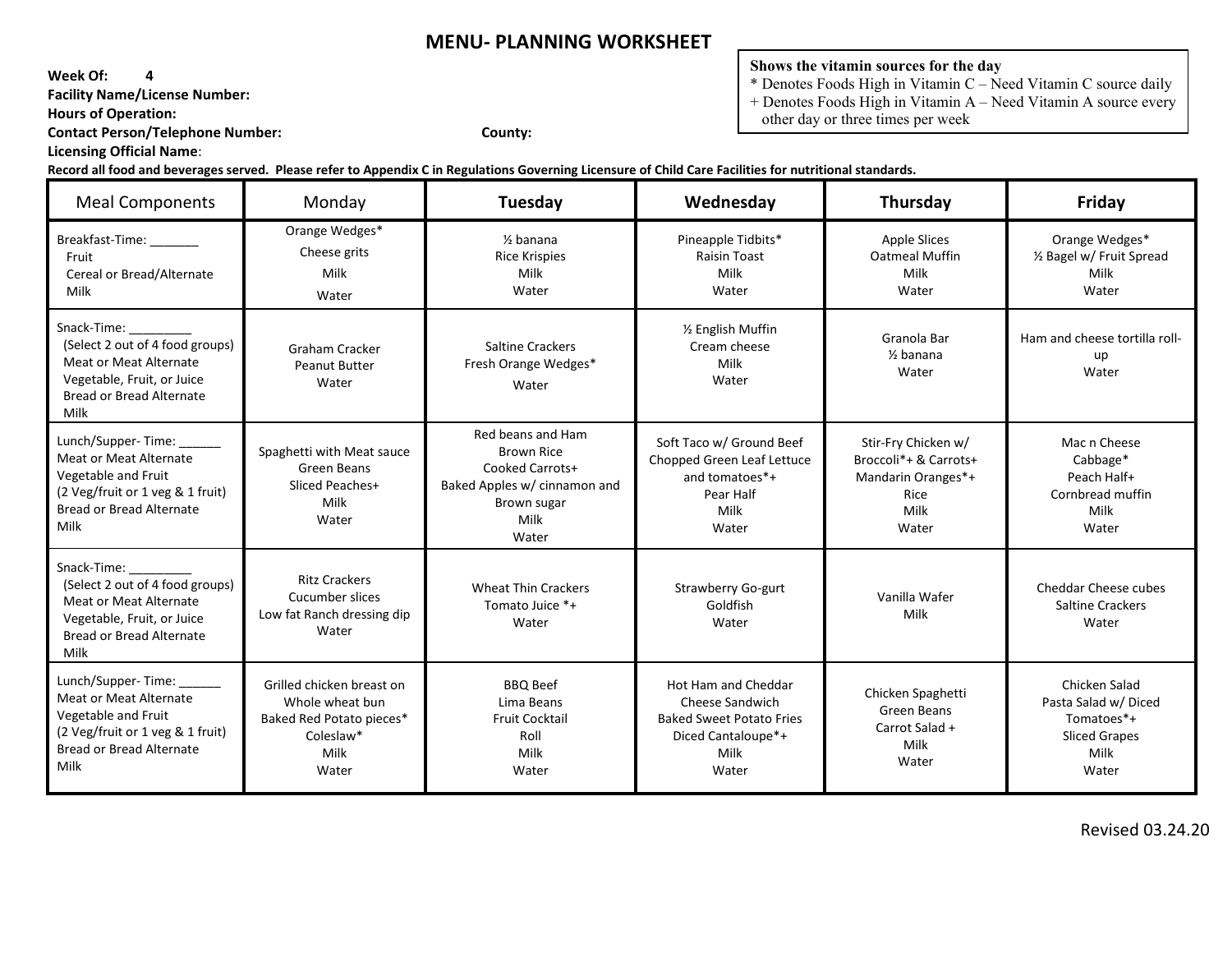**Week Of: 5**

 **Facility Name/License Number:** 

 **Hours of Operation:** 

 **Contact Person/Telephone Number: County:**

 **Licensing Official Name**:

**Shows the vitamin sources for the day**

 $*$  Denotes Foods High in Vitamin C – Need Vitamin C source daily + Denotes Foods High in Vitamin A – Need Vitamin A source every

other day or three times per week

| <b>Meal Components</b>                                                                                                                                    | Monday                                                                    | Tuesday                                                                                                                                    | Wednesday                                                                                                | Thursday                                                                                    | Friday                                                                                                         |
|-----------------------------------------------------------------------------------------------------------------------------------------------------------|---------------------------------------------------------------------------|--------------------------------------------------------------------------------------------------------------------------------------------|----------------------------------------------------------------------------------------------------------|---------------------------------------------------------------------------------------------|----------------------------------------------------------------------------------------------------------------|
| Breakfast-Time: ________<br>Fruit<br>Cereal or Bread/Alternate<br>Milk                                                                                    | Applesauce<br>Cheerios<br>Milk<br>Water                                   | $\frac{1}{2}$ banana<br><b>Bran Muffin</b><br>Milk<br>Water                                                                                | Pineapple slice*<br>Cheese toast<br>Milk<br>Water                                                        | <b>Sliced Grapes</b><br>Pancake with Powdered<br>Sugar<br>Milk<br>Water                     | $\frac{1}{2}$ Banana<br>Biscuit w/ Breakfast Ham<br>Milk<br>Water                                              |
| Snack-Time:<br>(Select 2 out of 4 food groups)<br><b>Meat or Meat Alternate</b><br>Vegetable, Fruit, or Juice<br><b>Bread or Bread Alternate</b><br>Milk  | Wheat thins<br>String cheese<br>Water                                     | <b>Saltine Crackers</b><br><b>Fruit Cocktail</b><br>Water                                                                                  | 1/ <sub>2</sub> Bagel<br>Cream cheese<br>Milk<br>Water                                                   | <b>Blueberry Nutri-Grain Bar</b><br>Milk                                                    | <b>Trail Mix</b><br>Strawberries*<br>Water                                                                     |
| Lunch/Supper-Time: ______<br><b>Meat or Meat Alternate</b><br>Vegetable and Fruit<br>(2 Veg/fruit or 1 veg & 1 fruit)<br>Bread or Bread Alternate<br>Milk | <b>BBO Beef Sandwich</b><br>Coleslaw*<br>Sliced Peaches+<br>Milk<br>Water | Baked non-breaded Chicken<br>tenders<br>Mac n cheese<br>Green Beans<br>Baked Apples w/ cinnamon and<br><b>Brown Sugar</b><br>Milk<br>Water | <b>Beef Ravioli</b><br>Chopped Green Leaf Lettuce<br>and tomatoes<br><b>Mixed Fruit</b><br>Milk<br>Water | Chicken Salad in Pita Bread<br>Carrots+<br>Tropical Fruit*<br>Milk<br>Water                 | Lasagna<br>Mixed Vegetables+<br>Pear Half<br>Milk<br>Water                                                     |
| Snack-Time:<br>(Select 2 out of 4 food groups)<br><b>Meat or Meat Alternate</b><br>Vegetable, Fruit, or Juice<br><b>Bread or Bread Alternate</b><br>Milk  | Rice Krispie Treat<br>Grape juice                                         | <b>Wheat Thin Crackers</b><br>Baby Carrots+<br>Water                                                                                       | Strawberry* Fruit Smoothie<br>(Strawberries, Yogurt, Milk)<br>Goldfish<br>Water                          | Vanilla Wafer<br>Milk                                                                       | Cheerios<br>Milk                                                                                               |
| Lunch/Supper-Time:<br><b>Meat or Meat Alternate</b><br>Vegetable and Fruit<br>(2 Veg/fruit or 1 veg & 1 fruit)<br>Bread or Bread Alternate<br>Milk        | Cheese and ham pizza<br>Whole kernel corn<br>Diced pears<br>Milk<br>Water | Breakfast Burrito with Egg +<br>and Cheese<br>Seasoned diced potatoes*<br>Fresh Orange Slices*<br>Milk<br>Water                            | Cheese Quesadilla<br>Cooked Broccoli*+<br>Peach half+<br>Milk<br>Water                                   | Hamburger on Whole<br>Wheat bread<br><b>Baked Beans</b><br>Diced Mangos *+<br>Milk<br>Water | Turkey Sandwich on<br>Whole Wheat bread<br>Carrot+ and Raisin Salad<br>Cubed Honeydew Melon*+<br>Milk<br>Water |